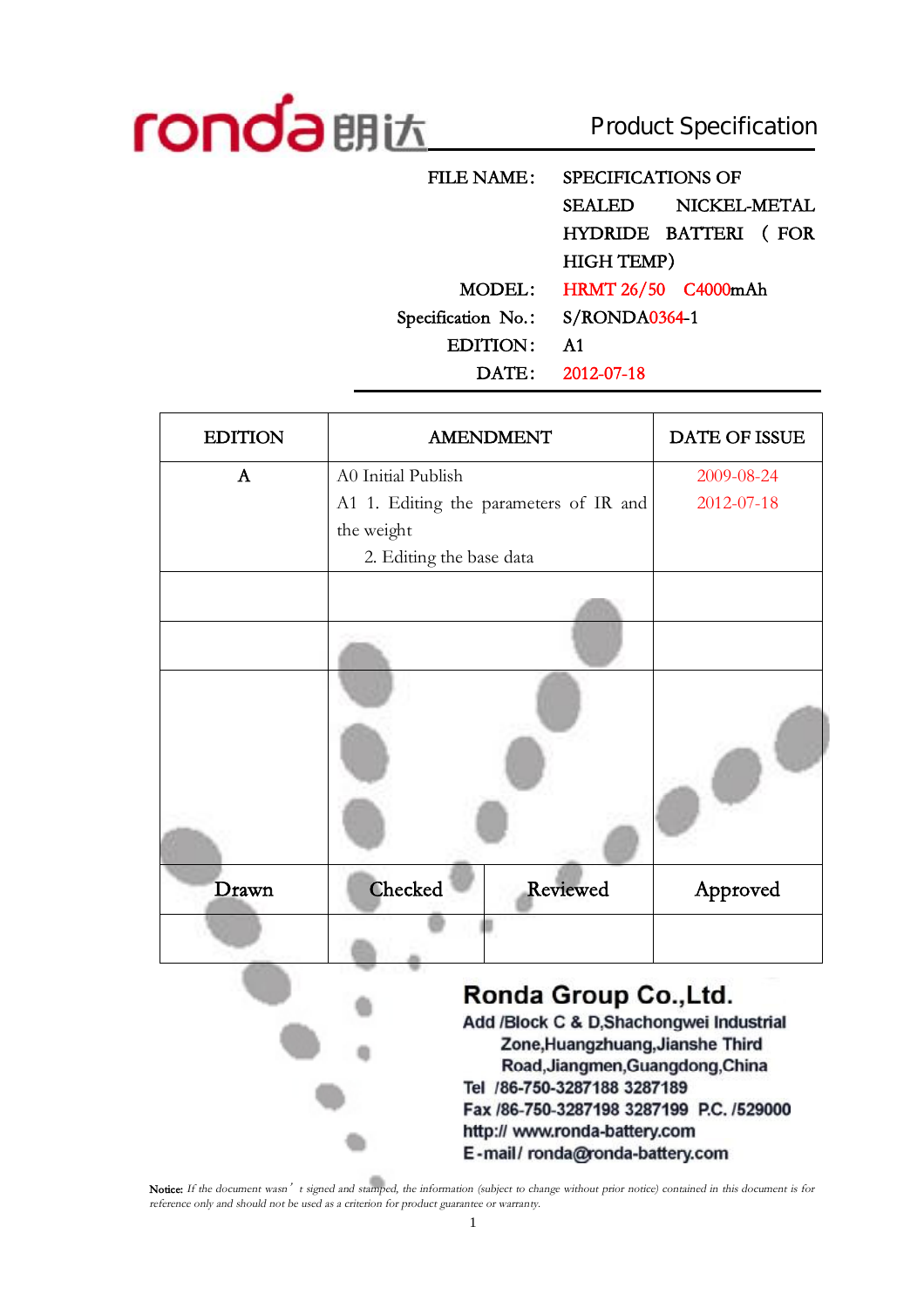## Product Specification

### **HRMT 26/50 C4000mAh**

#### **1. SCOPE**

The specifications governs the performance of the following **RONDA** Nickel Metal-Hydride Cylindrical cell and its battery pack.. (Refer to the attached figure 1 )

Rated capacity: 4000mAh

Designation: HRMT 26/50 C (*D*: 26.0<sup>0</sup><sub>-1.0</sub>mm  $_{-1.0}$ mm *H*: 50.0<sup>0</sup><sub>-2.0</sub>mm)



**Figure 1- Jacketed cylindrical cells** 

#### **2. DATA OF BATTERY PACK**

The data of battery pack, including voltage and weight, is almost equivalent to the multiple numbers of the relevant single cells.

Example: Battery pack consisting three single cells

Nominal voltage of single cell = 1.2V

Nominal voltage of battery pack =  $1.2V \times 3 = 3.6V$ 

#### **3. RATINGS**

#### **Table 1 - Ratings of the cells**

| Description      | Unit   | Specification | Conditions                |
|------------------|--------|---------------|---------------------------|
| Nominal Voltage  | V/Cell | 1.2           | Single cell               |
| Nominal Capacity | mAh    | 4000          | Standard Charge/Discharge |

#### **4. PERFORMANCE**

Unless otherwise stated, tests should be done within one month of delivery under the following conditions:

Ambient Temperature: 20±5℃

Relative Humidity:  $65 \pm 20\%$ 

Standard Charge/Discharge Conditions:

Preparative: Prior to charging, the cell shall be discharged by 800mA(0.2*<sup>I</sup>t*A) to 1.0V

Charge:  $400mA(0.1I\text{A}) \times 16$ hours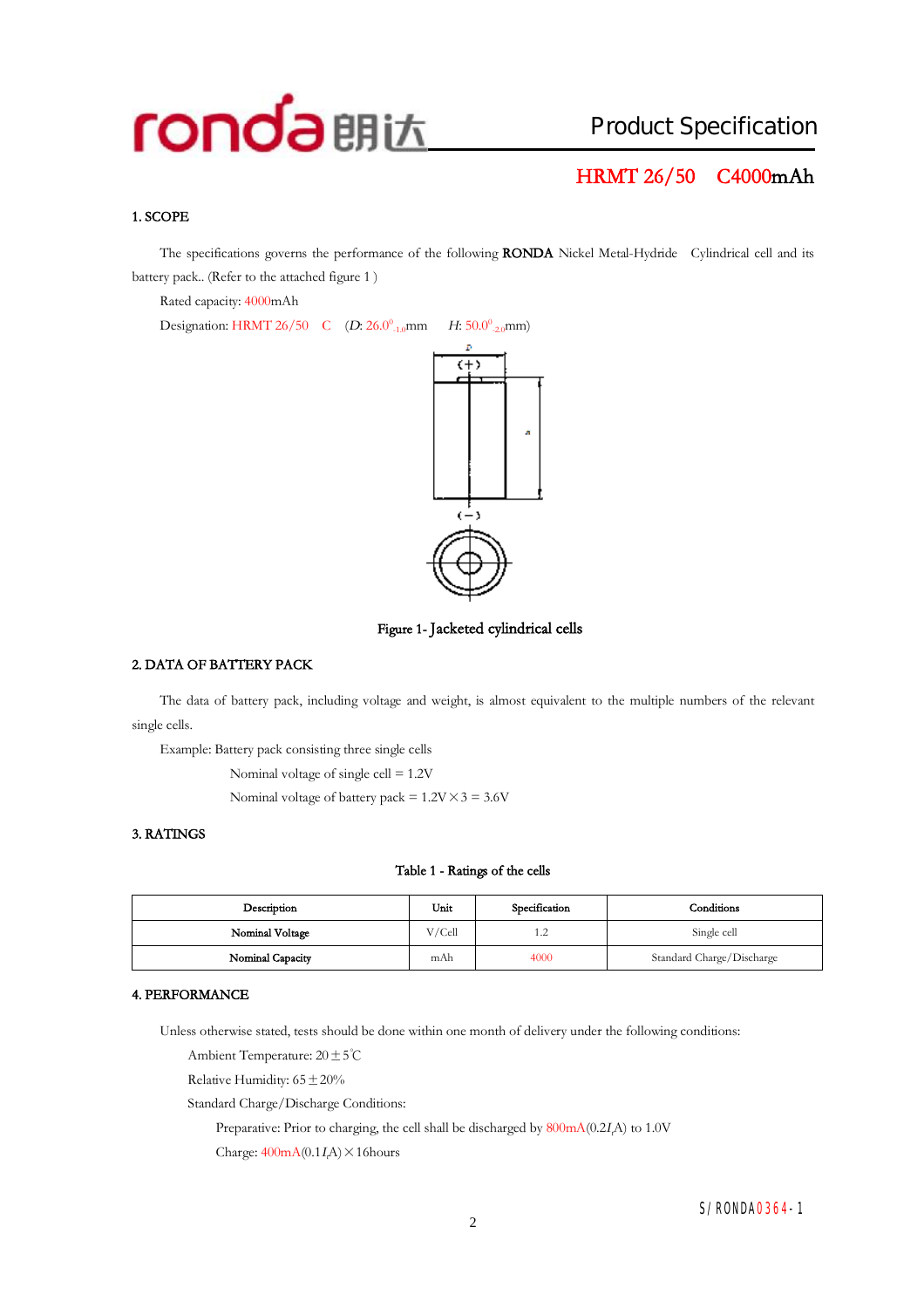

### **HRMT 26/50 C4000mAh**

Stand in charged condition:1~4h

Discharge: 800mA(0.2*<sup>I</sup>t*A) to 1.0V/Cell

#### **Table 2 – Performance and test methods**

|                             | <b>Test Item</b>            | Unit                                                                                                                                                                                                                   | Specification                     | <b>Test Conditions</b>                                                                                                                   | Remarks   |
|-----------------------------|-----------------------------|------------------------------------------------------------------------------------------------------------------------------------------------------------------------------------------------------------------------|-----------------------------------|------------------------------------------------------------------------------------------------------------------------------------------|-----------|
| performance<br>Discharge    | $20^{\circ}$ C <sup>a</sup> | h                                                                                                                                                                                                                      | $\geqslant 5$                     | Standard Charge/Discharge                                                                                                                |           |
|                             | $0^{\circ}$ C               | h                                                                                                                                                                                                                      | $\geqslant$ 2                     | After Standard Charge, stored for 16~24h in<br>$0 \pm 2^{\circ}$ C, then discharged by 800mA (0.2I,A) to<br>$1.0V$ in $0 + 2^{\circ}C$ . |           |
| Charge (capacity) retention |                             | h                                                                                                                                                                                                                      | $\geqslant$ 3h                    | After Standard Charge, stored on open circuit<br>for a period of 28days, then discharged by<br>800mA (0.2I,A) to 1.0V.                   |           |
|                             | Endurance in cycles         | cycle                                                                                                                                                                                                                  | $\geqslant 50$                    | Appendix-table 3                                                                                                                         |           |
| Permanent charge endurance  |                             | $B \geq 42$ min $2^{nd}$<br>$A: \geq 3h45$ min<br>$B: \geq 42$ min 3 <sup>rd</sup><br>$A: \geqslant 3h45$ min<br>$B: \geq 24$ min $8th$<br>$A: \geq 2h30$ min<br>$B: \geq 24$ min 9 <sup>th</sup><br>$A: \ge 2h30$ min |                                   | Appendix-table 4                                                                                                                         |           |
|                             | Discharge A                 | $\mathbf{h}$                                                                                                                                                                                                           | $\geqslant$ 2.                    | Appendix-table 5                                                                                                                         |           |
| Over charge                 | Discharge B                 | min                                                                                                                                                                                                                    |                                   |                                                                                                                                          |           |
|                             | Safety device operation     |                                                                                                                                                                                                                        | Not disrupt or burst              | Undergo a forced discharge at constant current<br>800mA(0.2I,A) to 0V. Then discharged by<br>4000mA (1.0I,A) for 60min.                  |           |
| Storageb                    |                             | hour<br>$\geqslant$ 4                                                                                                                                                                                                  |                                   | Stored on open circuit for 12 months.<br>Then standard charge/discharge.                                                                 |           |
| Charge acceptance           |                             |                                                                                                                                                                                                                        |                                   | IEC 61951-1 2003 7.9                                                                                                                     | Reference |
| Internal resistance         |                             | $m\Omega$                                                                                                                                                                                                              | $\leq 10$                         | Within 1~4h after standard Charge (1000Hz)                                                                                               |           |
| Weight                      |                             | g                                                                                                                                                                                                                      | $83.5$ (approx)                   |                                                                                                                                          | Reference |
| Vibration                   |                             |                                                                                                                                                                                                                        | No leakage, no fire, no explosion | IEC 62133 2002 4.2.2                                                                                                                     |           |
| Free fall                   |                             | No fire, no explosion                                                                                                                                                                                                  |                                   | IEC 62133 2002 4.3.3                                                                                                                     |           |

a) Five cycles is permitted b) Unless otherwise stated, the cell shall be discharged by 800mA(0.2*<sup>I</sup>t*A) to 1.0V before test.

*Notice:Test conditions is drawn according to IEC 61951-2 2003; Please refer to the related description of the standard.* 

#### **5. CONFIGURATION, DIMENSIONS AND MARKINGS**

Please refer to the attached drawing.

#### **6. EXTERNAL APPEARANCE**

The cell/battery shall be free from cracks, scars, breakage, rust, discoloration, leakage nor deformation.

#### **7. CAUTION**

- (1) Reverse charging is not acceptable.
- (2) Charge before use. The cells/batteries are delivered in an uncharged state.
- (3) Do not charge/discharge with more than our specified current.
- (4) Prevent short circuit, do not incinerate or disassemble the cell/battery.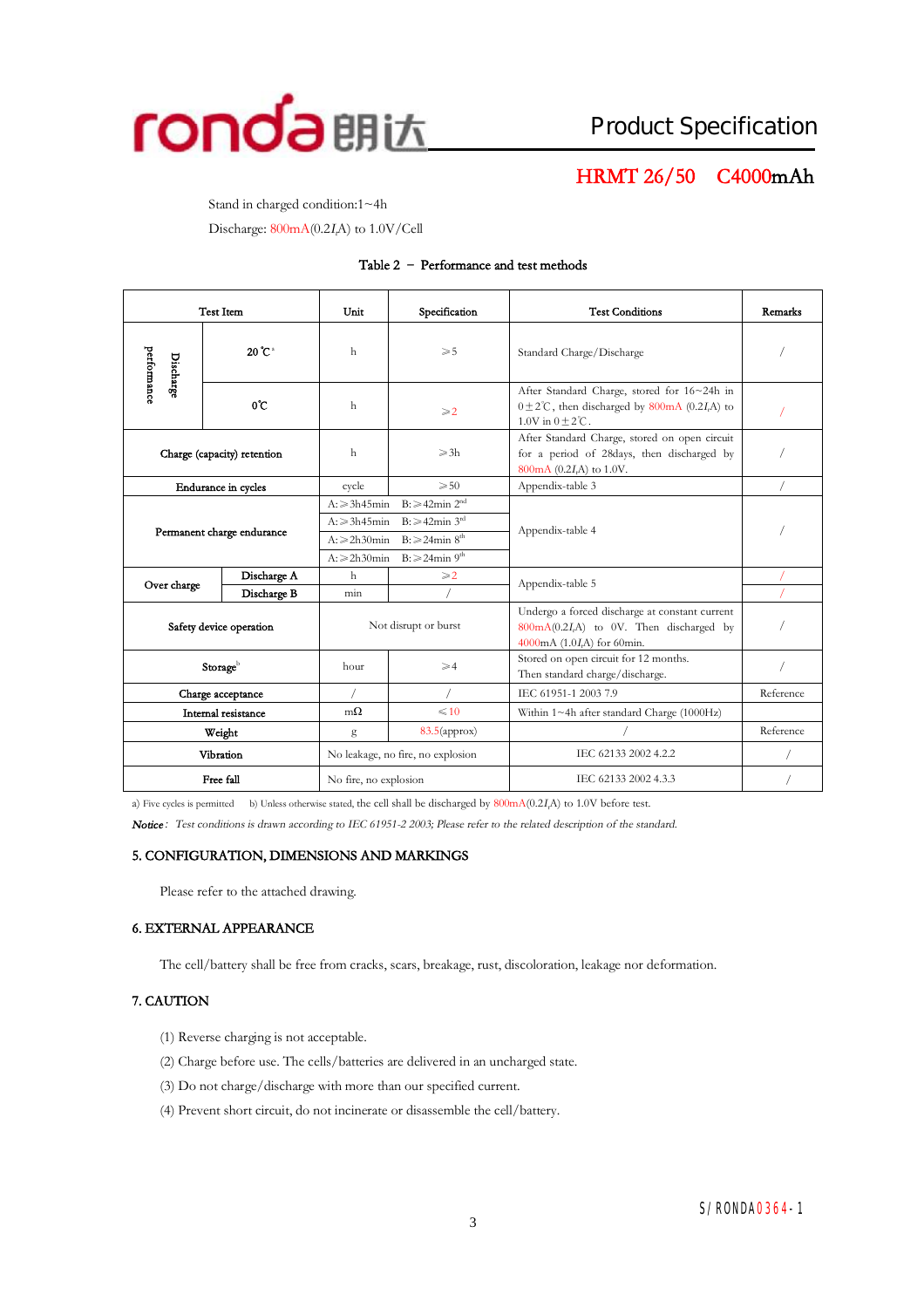## Product Specification

### **HRMT 26/50 C4000mAh**

(5) Do not solder directly to the cell/battery for a long time.

(6) The life expectancy may be reduced if the cell/battery is subjected adverse conditionslike: extreme temperature, deep cycling, excessive overcharge/ over-discharge.

(7) Store the cell/battery in a cool and dry place. Always discharge batteries before assemble or solder.

(8) Always discharge batteries before bulk storage or shipment.

(9) Do not mix batteries of different types and capacities.

#### **Appendix**

#### A) **Endurance in cycles**

Prior to the endurance on cycle test ,the cell shall be discharged at 800mA(0.2*<sup>I</sup>t*A) to 1.0V. The following test shall be carried out in accordance with the conditions specified in Table 3.

|  |  | Table 3 Endurance in cycles |  |  |
|--|--|-----------------------------|--|--|
|--|--|-----------------------------|--|--|

| Cycle number                                                                                                                                                                       | Charge                | Stand in charged condition | Discharge                 |  |  |
|------------------------------------------------------------------------------------------------------------------------------------------------------------------------------------|-----------------------|----------------------------|---------------------------|--|--|
|                                                                                                                                                                                    | $0.1IrA$ for 16h      | none                       | $0.25IcA$ for 2h20min     |  |  |
| $2 - 48$                                                                                                                                                                           | $0.25IcA$ for 3h10min | none                       | $0.25IrA$ for 2h20min     |  |  |
| 49                                                                                                                                                                                 | $0.25I$ A for 3h10min | none                       | $0.25I\text{A}$ to $1.0V$ |  |  |
| 50                                                                                                                                                                                 | $0.1I$ A for 16h      | $1h \sim 4h$               | $0.20 I A$ to $1.0 V^2$   |  |  |
| a) Cycles 1 to 50 shall be repeated until the discharge duration on any 50th Cycle becomes less than 3h or the cell voltage drops below 1.0V during $1 \sim 48^{\text{th}}$ cycle. |                       |                            |                           |  |  |

#### B) **Permanent charge endurance**

The permanent charge endurance test shall be performed in three steps according to the conditions specified in table 4. It consists of:

- l A charge acceptance test at +40℃;
- l An ageing period of six months at +70℃;
- l A final charge acceptance test to check the cell's performance after ageing.

NOTE: The six months ageing period and the temperature of +70 °C have been selected to simulate four years of permanent charge operation at  $+40$   $\degree$  C.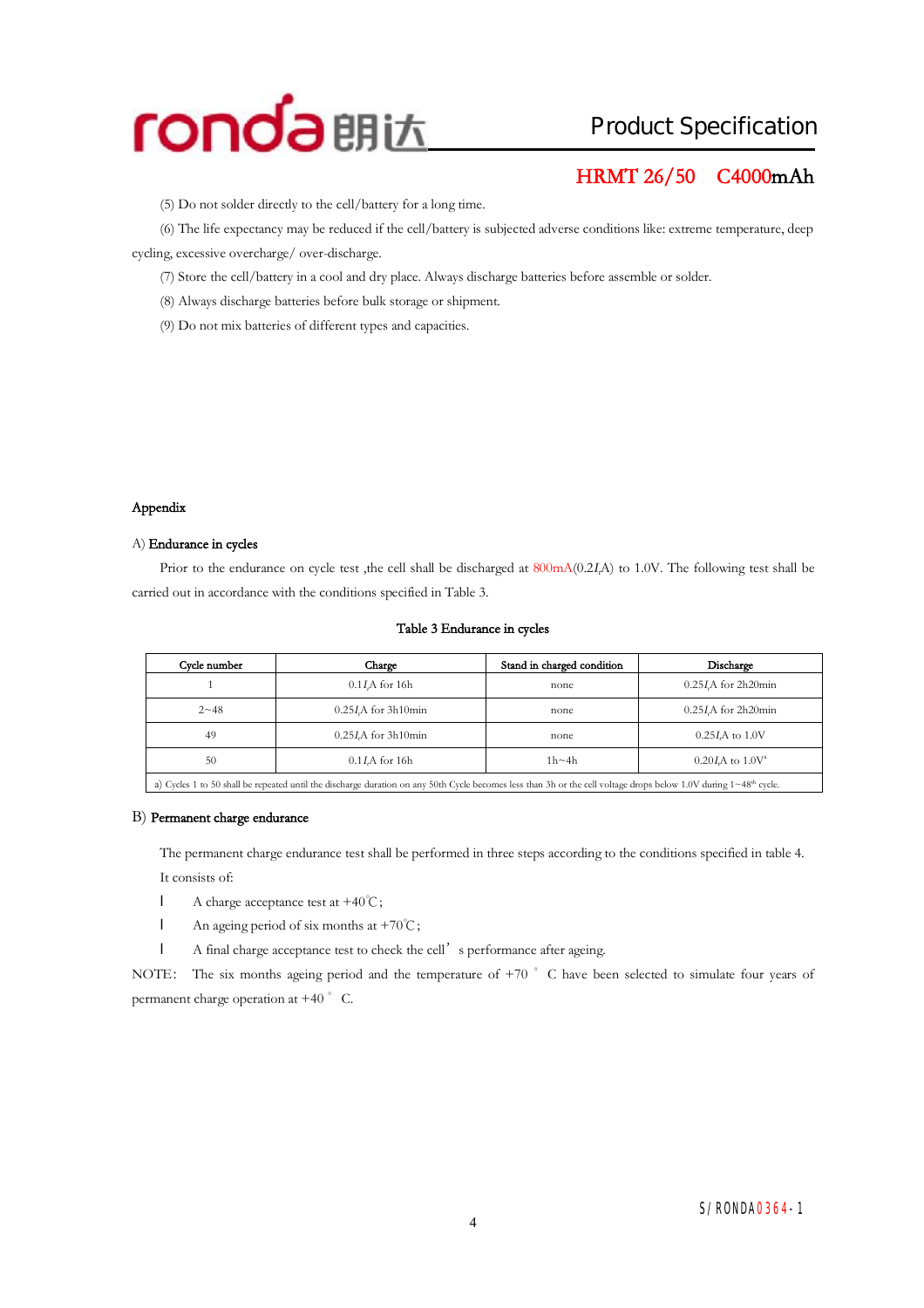

## **HRMT 26/50 C4000mAh**

| Cycle<br>number                                          | Ambient<br>temperature     | Charge                       | Discharge A or B <sup>a</sup> | Minimum discharge duration |  |
|----------------------------------------------------------|----------------------------|------------------------------|-------------------------------|----------------------------|--|
|                                                          |                            |                              | A: $0.2IrA$ to 1.0V or        |                            |  |
| $\mathbf{1}$                                             |                            | $0.05I$ <sub>A</sub> for 48h | $B: 1.0IrA$ to 1.0V           | No requirement             |  |
|                                                          | $40^{\circ}C + 2^{\circ}C$ |                              | A: $0.2I_tA$ to 1.0V or       | 3h45min                    |  |
| $\overline{c}$                                           |                            | $0.05I$ A for 24h            | $B: 1.0IrA$ to 1.0V           | 42min                      |  |
| 3                                                        |                            | 0.05 <i>I</i> , Afor 24h     | A: $0.2IrA$ to 1.0V or        | 3h45min                    |  |
|                                                          |                            |                              | $B: 1.0IrA$ to 1.0V           | 42min                      |  |
| $\overline{4}$                                           |                            | $0.05I$ A for 60d            | A: $0.2IrA$ to 1.0V or        |                            |  |
|                                                          |                            |                              | $B: 1.0IrA$ to 1.0V           |                            |  |
| 5                                                        | $70^{\circ}C + 2^{\circ}C$ | $0.05IrA$ for 60d            | A: $0.2I$ A to $1.0V$ or      | No requirement             |  |
|                                                          |                            |                              | $B: 1.0IrA$ to 1.0V           |                            |  |
| 6                                                        |                            |                              | $0.05I$ , A for 60d           | A: $0.2I_tA$ to 1.0V or    |  |
|                                                          |                            |                              | $B: 1.0I$ to 1.0V             |                            |  |
| $\overline{\phantom{a}}$                                 |                            | $0.05IrA$ for 48h            | A: $0.2I$ A to $1.0V$ or      | No requirement             |  |
|                                                          | $40^{\circ}C + 2^{\circ}C$ |                              | $B: 1.0IrA$ to 1.0V           |                            |  |
| 8                                                        |                            | $0.05I$ A for 24h            | A: $0.2IrA$ to 1.0V or        | 2h30min                    |  |
|                                                          |                            |                              | $B: 1.0I$ to 1.0V             | 24min                      |  |
| 9                                                        |                            | $0.05IrA$ for 24h            | A: $0.2I$ A to $1.0V$ or      | 2h30min                    |  |
|                                                          |                            |                              | $B: 1.0IrA$ to 1.0V           | 24min                      |  |
| A: for LT, MT, HT cells; B: for MT, HT cells only.<br>a) |                            |                              |                               |                            |  |

#### **Table 4 Permanent charge endurance**

#### C) **Over charge**

The ability of the cell to withstand an overcharge shall be determined by the following test at  $0^{\circ}C \pm 2^{\circ}C$  in circulating air. The test shall be carried out according to the specified in table 5.

#### **Table 5 Overcharge at** 0℃

|                                                                | Discharge A <sup>*</sup> | Discharge B <sup>a</sup> |  |  |  |
|----------------------------------------------------------------|--------------------------|--------------------------|--|--|--|
| Charge                                                         | LT, MT, HT cells         | MT, HT cells             |  |  |  |
| $0.05$ <i>I.A</i> for 28d                                      | $1.0I$ A to $0.9V$       |                          |  |  |  |
| The discharge is carried out immediately on the charging<br>a) |                          |                          |  |  |  |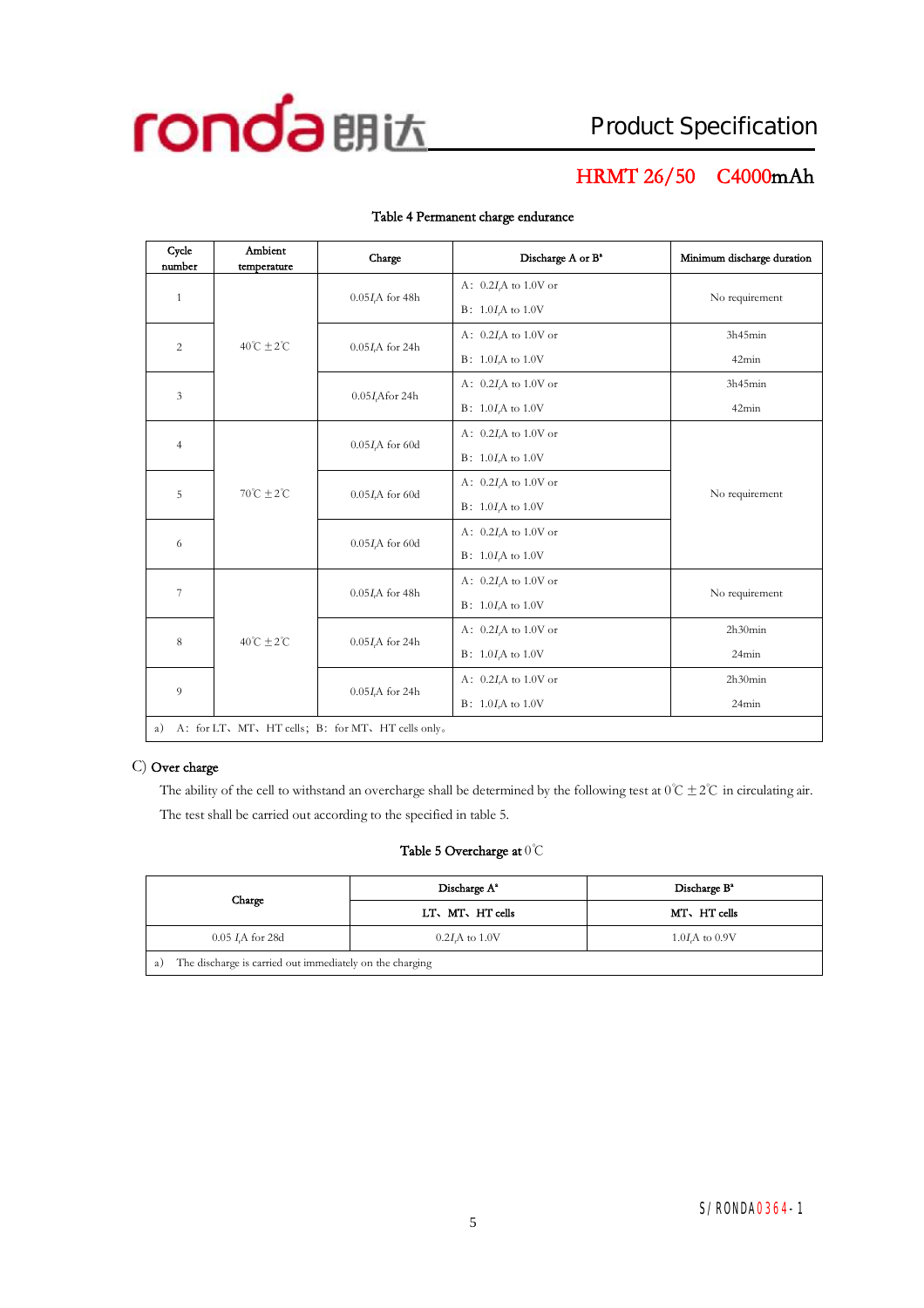## Product Specification

## **HRMT 26/50 C4000mAh**



#### **Electrical Performance:**



**NOTICE:** *Manufacturer reserves the right to alter or amend the design, model and specification without prior to notice.*

The information (subject to change without prior to notice) contained in this document is for reference only and should not be used as a *criterion for product guarantee or warranty.*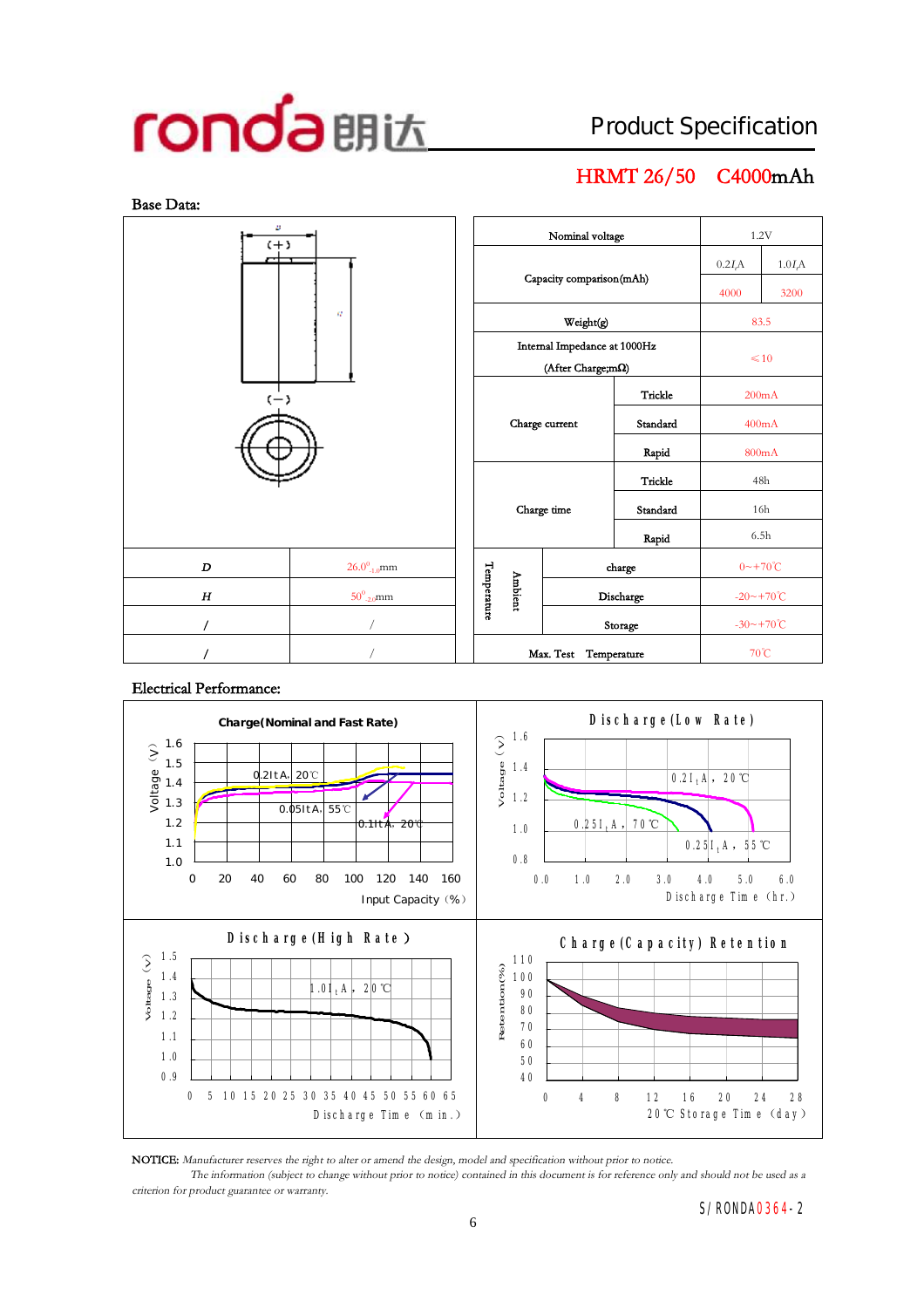## **产品规格书**

|   |       | 文件名称: 圆柱型密封可充镍氢高温电池规格书    |
|---|-------|---------------------------|
|   |       | 型 号: HRMT 26/50 C4000 毫安时 |
| 编 |       | 号: S/RONDA0364-1          |
| 版 | 次: A1 |                           |
| 日 |       | 期: 2012年07月18日            |

| 版次               | 修改内容                                                                                                     | 生效日期       |
|------------------|----------------------------------------------------------------------------------------------------------|------------|
| $\boldsymbol{A}$ | A0 初版发行                                                                                                  | 2009-08-24 |
|                  | A11. 修订电池内阻参数和重量                                                                                         | 2012-07-18 |
|                  | 2. 修订基础数据                                                                                                |            |
|                  |                                                                                                          |            |
|                  |                                                                                                          |            |
|                  |                                                                                                          |            |
| 草<br>拟           | 审<br>复核<br>核                                                                                             | 批准         |
|                  |                                                                                                          |            |
|                  | 江门市朗达集团有限公司<br>地址 / 广东省江门市建设三路篁庄沙冲围工业区C、D栋<br>电话 / 86-750-3287188 3287189<br>传真 / 86-750-3287198 3287199 |            |
|                  | 邮编 / 529000<br>http:// www.ronda-battery.com                                                             |            |

*如果文件没有签名并盖章,本文件中包含的信息仅供参考,不应被用来作为产品提供保证或担保的基准。(如 有变更,恕不另行通知)* 

en.

E-mail/ronda@ronda-battery.com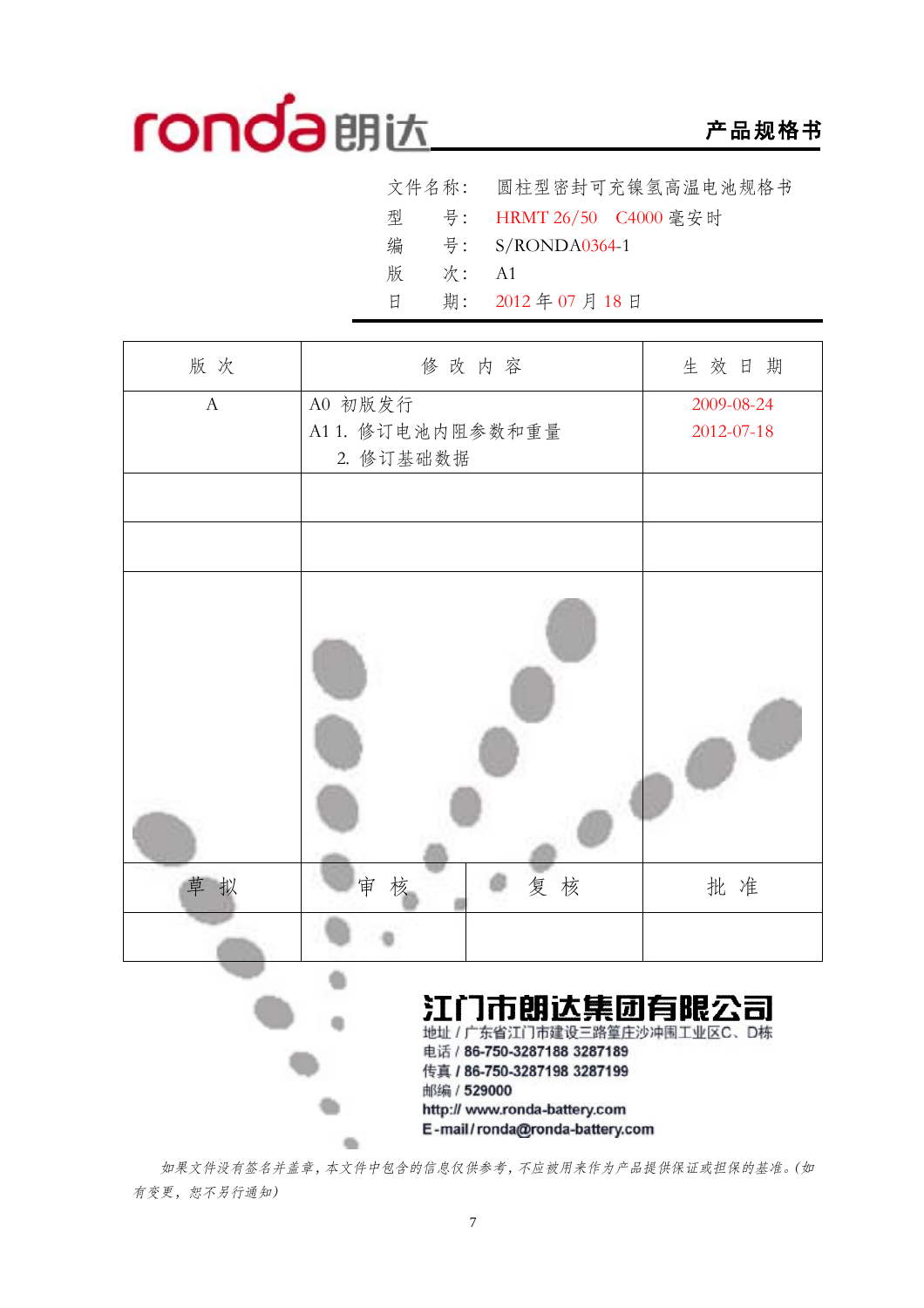

HRMT 26/50 C4000 毫安时

1. 范围

本规格书适用于下述的**朗达**牌 Ni-MH 圆柱型电池单体及电池组的全部性能指标.

额定容量: 4000mAh

电池型号: HRMT 26/50 C (D: 26.0<sup>0</sup><sub>-1.0</sub>mm *H*: 50.0<sup>0</sup><sub>-2.0</sub>mm)



图 1 带防护外套的圆柱密封镍氢可充单体电池

2. 组合电池的指标

组合电池的电压、重量等数据,近似等于单体电池数与对应值之乘积。 例如:组合电池包括三个单体电池 单体电池的额定电压=1.2V 则电池组的额定电压=1.2V×3=3.6V

3. 额定性能

表 1 电池的额定性能

| 项目   | 单位  | 指标   | 备注   |
|------|-----|------|------|
| 标称电压 | T   | 1.4  | 单体   |
| 额定容量 | mAh | 4000 | 标准充放 |

4. 电池性能与测试方法

除非另有说明,测试须在发货后一个月内在下述条件下进行: 环境温度: 20±5℃ 相对湿度: 65+20% 标准充放条件: 准备:充电前电池要以 0.2*<sup>I</sup>t*A 恒流放电至终点电压 1.0V; 充电:400mA(0.1*<sup>I</sup>t*A)充 16 小时; 搁置:1~4 小时; 放电: 800mA(0.2*I<sub>r</sub>A*)至 1.0V。 电池性能和测试方法见表 2

S/RONDA0364-1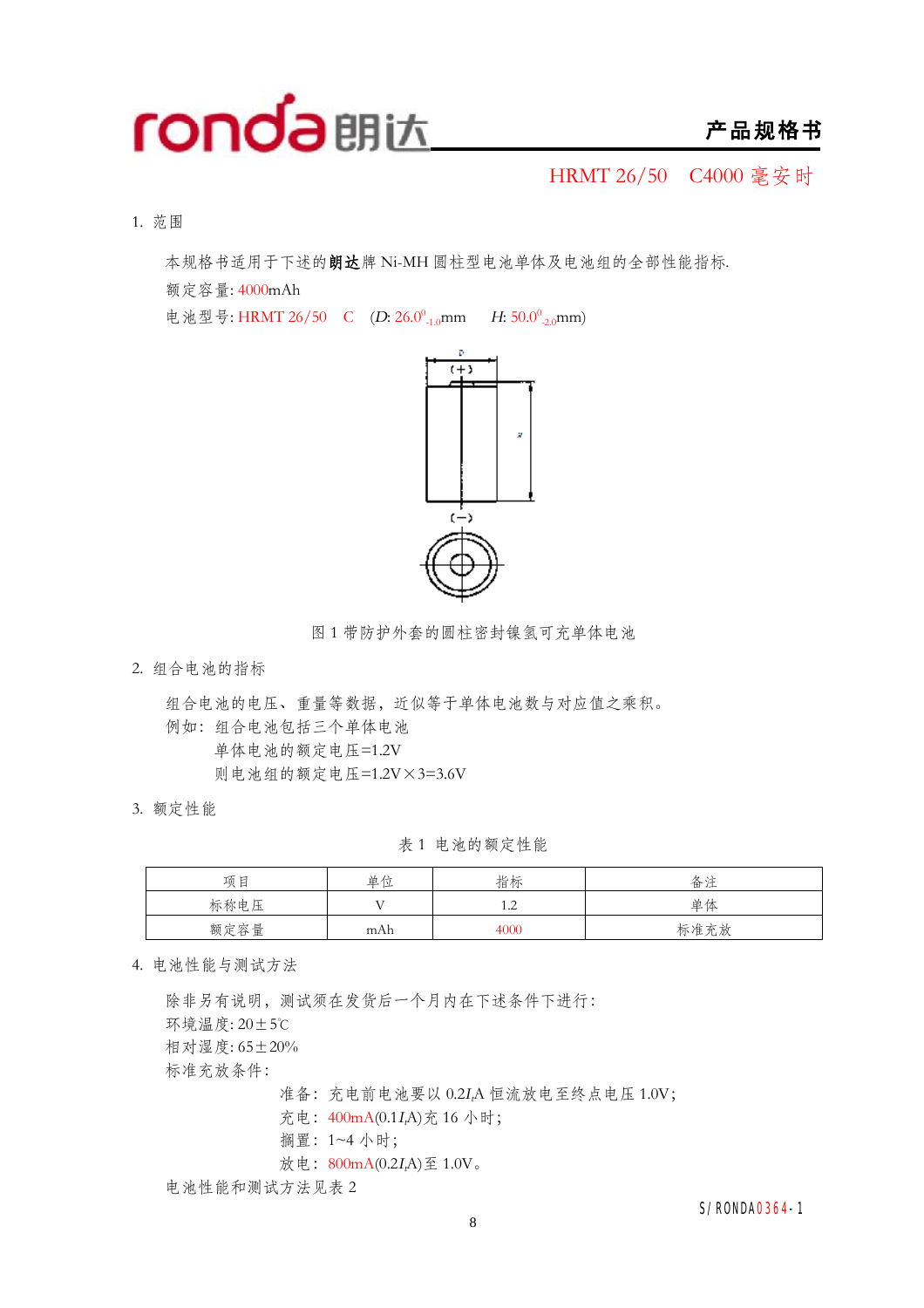

**产品规格书**

### HRMT 26/50 C4000 毫安时

|             | 测试项目                                                    | 单位           | 标准                                                | 测试方法                                                                          | 备注         |
|-------------|---------------------------------------------------------|--------------|---------------------------------------------------|-------------------------------------------------------------------------------|------------|
| 放<br>电      | $20^{\circ}C^{1}$                                       | h            | $\geqslant 5$                                     | 标准充放                                                                          | $\sqrt{2}$ |
| 性<br>能      | $0^{\circ}C$                                            | h            | $\geqslant$ 2                                     | 标准充电后在 0℃±2℃搁置 16~24 小时,<br>以 800mA(0.2I,A)放电至 1.0V。                          |            |
|             | 荷电保持率                                                   | h/min        | $\geqslant$ 3h                                    | 标准充电后, 开路搁置 28 天(20 °C±2 °C),<br>随后标准放电(0.2I <sub>r</sub> A)至 1.0V。           |            |
|             | 循环寿命                                                    | Cycle        | $\geqslant 50$                                    | 见附录 表 3                                                                       | 见附录        |
|             |                                                         |              | $A: \geq 3h45$ min B: $\geq 42$ min $2nd$         |                                                                               |            |
|             | 耐充电寿命                                                   |              | A: ≥3h45min B: ≥42min 3 <sup>rd</sup>             |                                                                               | 见附录        |
|             |                                                         |              | A: $\geq$ 2h30min B: $\geq$ 24min 8 <sup>th</sup> | 见附录 表 4                                                                       |            |
|             |                                                         |              | $A: \ge 2h30$ min B: $\ge 24$ min 9 <sup>th</sup> |                                                                               |            |
| 过充测<br>放电 A |                                                         | $\mathsf{h}$ | $\geqslant$ 2<br>见附录 表 5                          |                                                                               | 见附录        |
| 试           | 放电B                                                     | min          |                                                   |                                                                               |            |
|             | 安全装置操作                                                  | $\sqrt{2}$   | 无爆炸、无破裂                                           | 以 800mA(0.2IA) 放电至 0V 后再以<br>4000mA(1.0 I <sub>r</sub> A)强制放电 60 分钟。          |            |
|             | 贮存1)                                                    |              | $\geqslant$ 4                                     | 以 800mA(0.2I,A)放电至 1.0V 后搁置 12 个<br>月,再进行标准充放。                                |            |
| 内阻          |                                                         | $m\Omega$    | $\leq 10$                                         | 电池应以 0.2IA 放电至 1.0V, 然后标准充<br>电,搁置 1~4 小时;在频率为 1.0kHz±<br>0.1kHz 的交流电流下测电池内阻。 |            |
|             | 重量                                                      | $\mathbf{g}$ | 83.5(大约)                                          |                                                                               | 参考         |
|             | 碰撞试验                                                    |              | 不漏液、不着火、不爆炸                                       | IEC 62133 2002 4.2.2                                                          |            |
|             | 自由落体                                                    |              | 不着火、不爆炸                                           | IEC 62133 2002 4.3.3                                                          |            |
|             | 1) 允许最多测试五次<br>2) 如未特别说明电池在测试前必须以 0.2IA 恒流放电至终点电压 1.0V。 |              |                                                   |                                                                               |            |

表 2 电池性能及测试方法

1)允许最多测试五次 2)如未特别说明电池在测试前必须以 0.2*<sup>I</sup>t*A 恒流放电至终点电压 1.0V。

*注:本规格书中的测试方法根据 IEC 61951-2 <sup>2003</sup> 制订,详细测试方法请参考该标准的相关条款。*

5. 电池外观尺寸

参见附图

6. 外观

无裂缝、疤痕、破裂、锈蚀、脏污、漏液、变形

#### 7. 使用注意事项

- 1)勿将电池反极充电;
- 2)如电池已带电,初次用前先放电后再充电;
- 3)避免以高于指定的电流充放电;
- 4)防止电池短路,不要拆解或焚烧电池;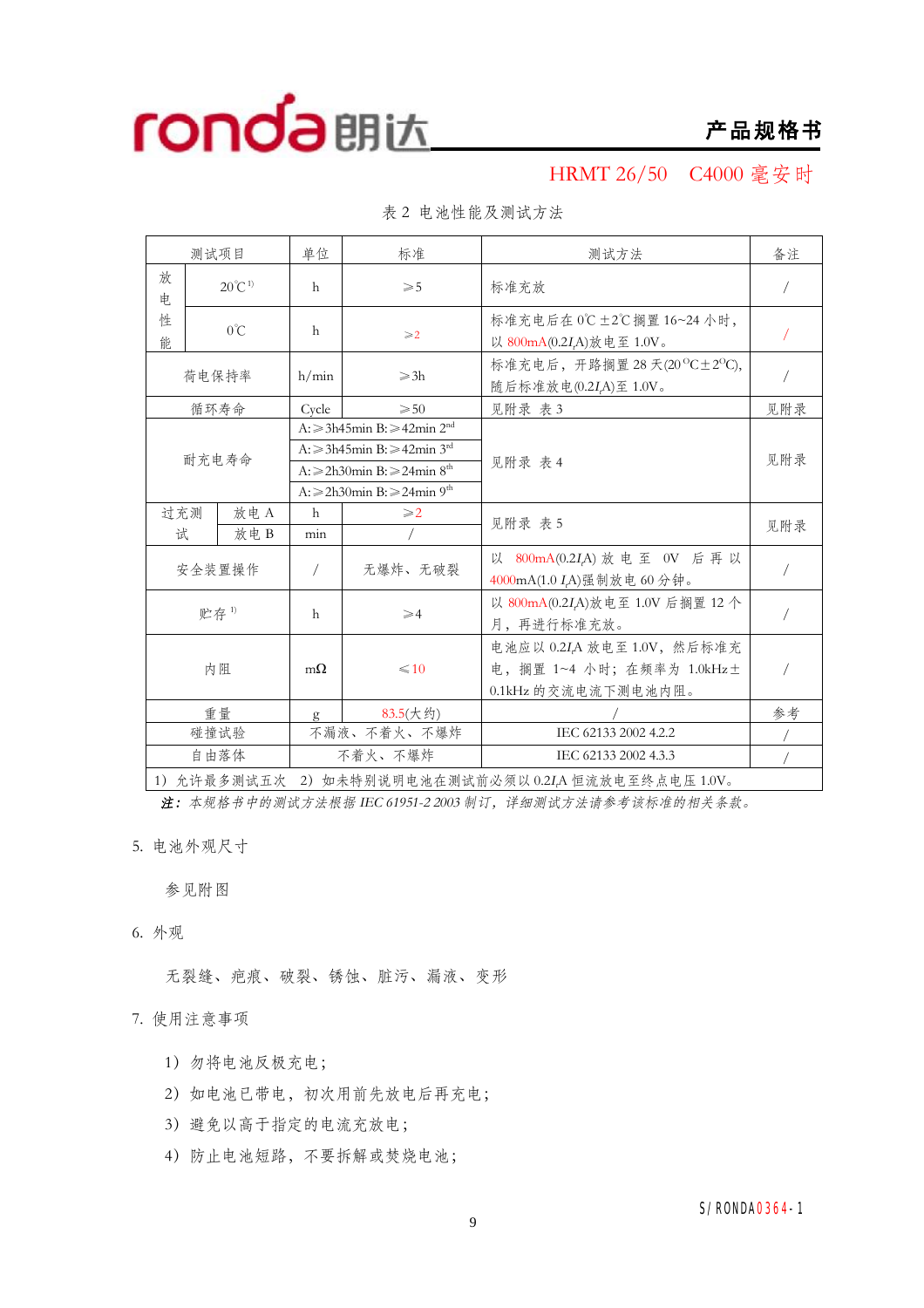

### **产品规格书**

HRMT 26/50 C4000 毫安时

- 5)勿在电池上直接锡焊焊接;
- 6)如极端高温、大于规定的过充、过放电,电池的使用寿命可能会下降;
- 7)电池应存放干爽阴凉处,电池在组装或焊接前应将电池放电;
- 8)建议在运输或散装贮存时将电池放电;
- 9)不要将不同类型或不同容量的电池组合使用。

附录

1)循环寿命测试

循环寿命试验前,电池应以 0.2*<sup>I</sup>t*A 放电至终止电压 1.0V,然后,在环境温度 20℃±5℃下作 循环寿命测试;测试循环见表 3。

| 循环次数                                                        | 充电                      | 充电态搁置 | 放电                |  |  |
|-------------------------------------------------------------|-------------------------|-------|-------------------|--|--|
|                                                             | $0.1I$ A 16h            | 无     | $0.25I$ A 2h20min |  |  |
| $2 - 48$                                                    | $0.25I\text{A}$ 3h10min | 无     | $0.25I$ A 2h20min |  |  |
| 49                                                          | $0.25I\text{A}$ 3h10min | 无     | 0.25IA 放电至 1.0V   |  |  |
| $0.20I$ A 放电至 $1.0Vb$<br>$1h \sim 4h$<br>50<br>$0.1I$ A 16h |                         |       |                   |  |  |
| 循环至任何第50次放电时间不足3小时或在1~48个循环中电压降至1.0V以下为止。                   |                         |       |                   |  |  |

表 3 循环寿命

2)耐充电寿命

按表 4 规定的条件,耐充电寿命试验应分三步进行,它包括:

——充电效率试验

——在 70℃下六个月的老化周期;

注:70℃的试验是模拟 40℃时 4a 的耐充电寿命。

——最后充电效率试验检查电池老化后的性能。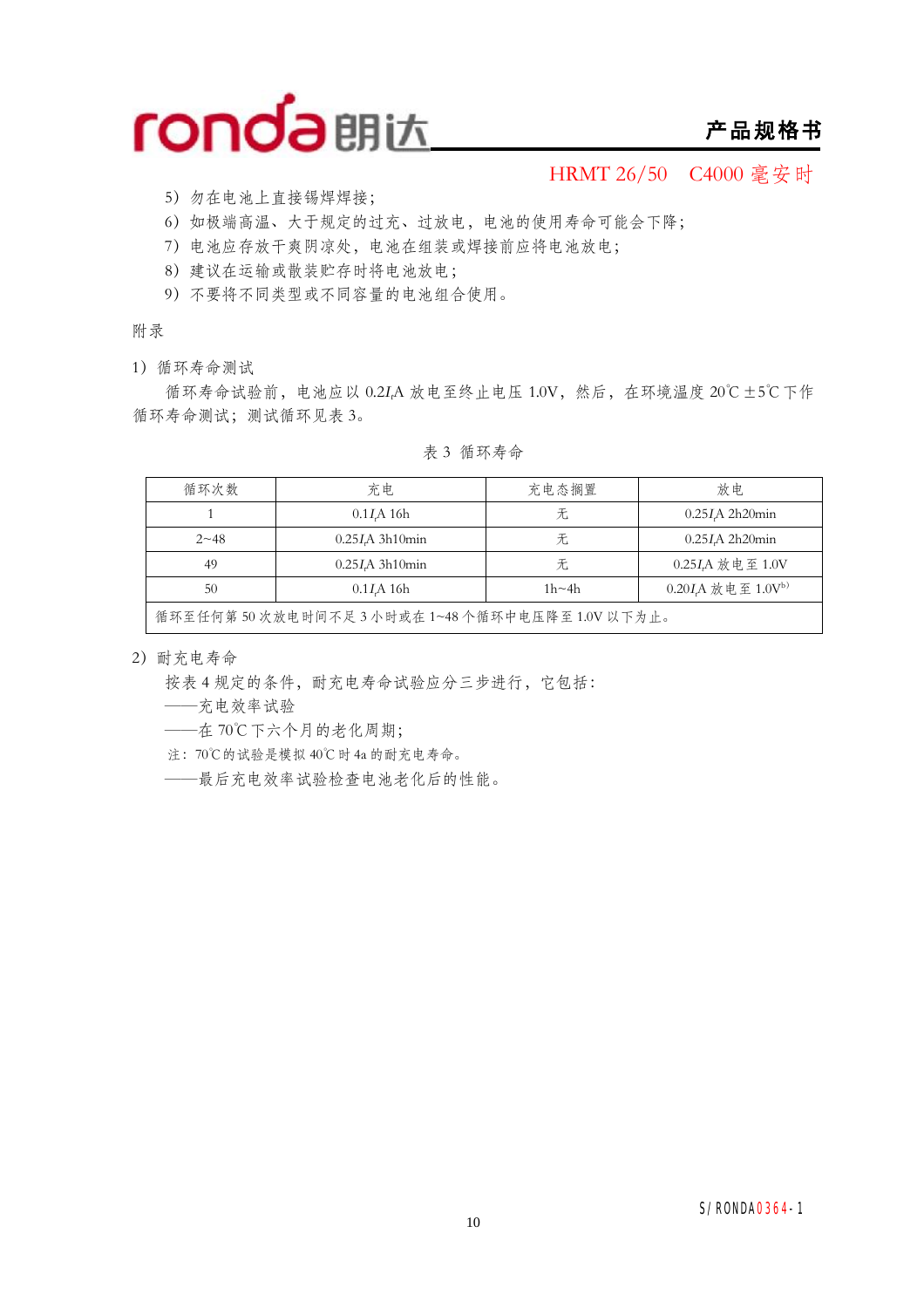

HRMT 26/50 C4000 毫安时

| 循环次<br>数                                    | 环境温度                         | 充电                       | 放电 A 或 B <sup>a</sup>                                                              | 最少放电时间           |  |  |  |
|---------------------------------------------|------------------------------|--------------------------|------------------------------------------------------------------------------------|------------------|--|--|--|
| $\mathbf{1}$                                |                              | 0.05I <sub>r</sub> A 48h | A: 0.2 <i>I<sub>t</sub>A</i> 放电至 1.0V 或<br>B: $1.0I_tA$ 放电至 $1.0V$                 | 无要求              |  |  |  |
| $\overline{2}$<br>3                         | $40^{\circ}C \pm 2^{\circ}C$ | 0.05I <sub>r</sub> A 24h | A: 0.2 <i>I</i> <sub>r</sub> A 放电至 1.0V 或<br>B: 1.0I <sub>r</sub> A 放电至 1.0V       | 3h45min<br>42min |  |  |  |
|                                             |                              | $0.05I\text{A}$ 24h      | A: 0.2 <i>I<sub>t</sub>A</i> 放电至 1.0V 或<br>B: 1.0I,A 放电至 1.0V                      | 3h45min<br>42min |  |  |  |
| $\overline{4}$                              | $70^{\circ}C \pm 2^{\circ}C$ | $0.05IrA$ 60d            | A: 0.2 <i>I</i> <sub>r</sub> A 放电至 1.0V 或<br>B: 1.0I,A 放电至 1.0V                    |                  |  |  |  |
| 5                                           |                              | $0.05IrA$ 60d            | A: 0.2 <i>I</i> <sub>r</sub> A 放电至 1.0V 或<br>B: 1.0 <i>I<sub>r</sub>A</i> 放电至 1.0V | 无要求              |  |  |  |
| 6                                           |                              | $0.05IrA$ 60d            | A: 0.2 <i>I</i> <sub>r</sub> A 放电至 1.0V 或<br>B: $1.0I_tA$ 放电至 $1.0V$               |                  |  |  |  |
| 7                                           | $40^{\circ}C \pm 2^{\circ}C$ | $0.05I_{t}A$ 48h         | A: 0.2 <i>I</i> <sub>r</sub> A 放电至 1.0V 或<br>B: 1.0I <sub>r</sub> A 放电至 1.0V       | 无要求              |  |  |  |
| 8<br>9                                      |                              | $0.05I$ A 24h            | A: 0.2I <sub>r</sub> A 放电至 1.0V 或<br>B: $1.0I_tA$ 放电至 $1.0V$                       | 2h30min<br>24min |  |  |  |
|                                             |                              | 0.05I <sub>r</sub> A 24h | A: 0.2 <i>I<sub>t</sub>A</i> 放电至 1.0V 或<br>B: 1.0I <sub>A</sub> 放电至 1.0V           | 2h30min<br>24min |  |  |  |
| A: 适用于 LT、MT、HT 电池; B: 仅适用于 MT、HT 电池。<br>a) |                              |                          |                                                                                    |                  |  |  |  |

表 4 LT、MT、HT 电池的耐充电寿命

3)过充电测试

试验前,电池应在 20℃±5℃下以 0.2*<sup>I</sup>t*A 放电至终止电压 1.0V,并在 0℃±2℃下搁置 16h~24h。 在 0℃±2℃循环空气中,电池的耐过充电能力应由下面试验来决定,测试条件见表

表 5 0℃过充电

| 充电                | 放 申 <sup>a</sup> A | 放电 <sup>a</sup> B          |  |  |
|-------------------|--------------------|----------------------------|--|--|
|                   | LT、MT、HT 电池        | MT、HT 电池                   |  |  |
| $0.05I$ , A 充 28d | 0.2IA 放电至 1.0V     | 1.0I <sub>A</sub> 放电至 0.9V |  |  |
| 充电结束后立即放电<br>a)   |                    |                            |  |  |